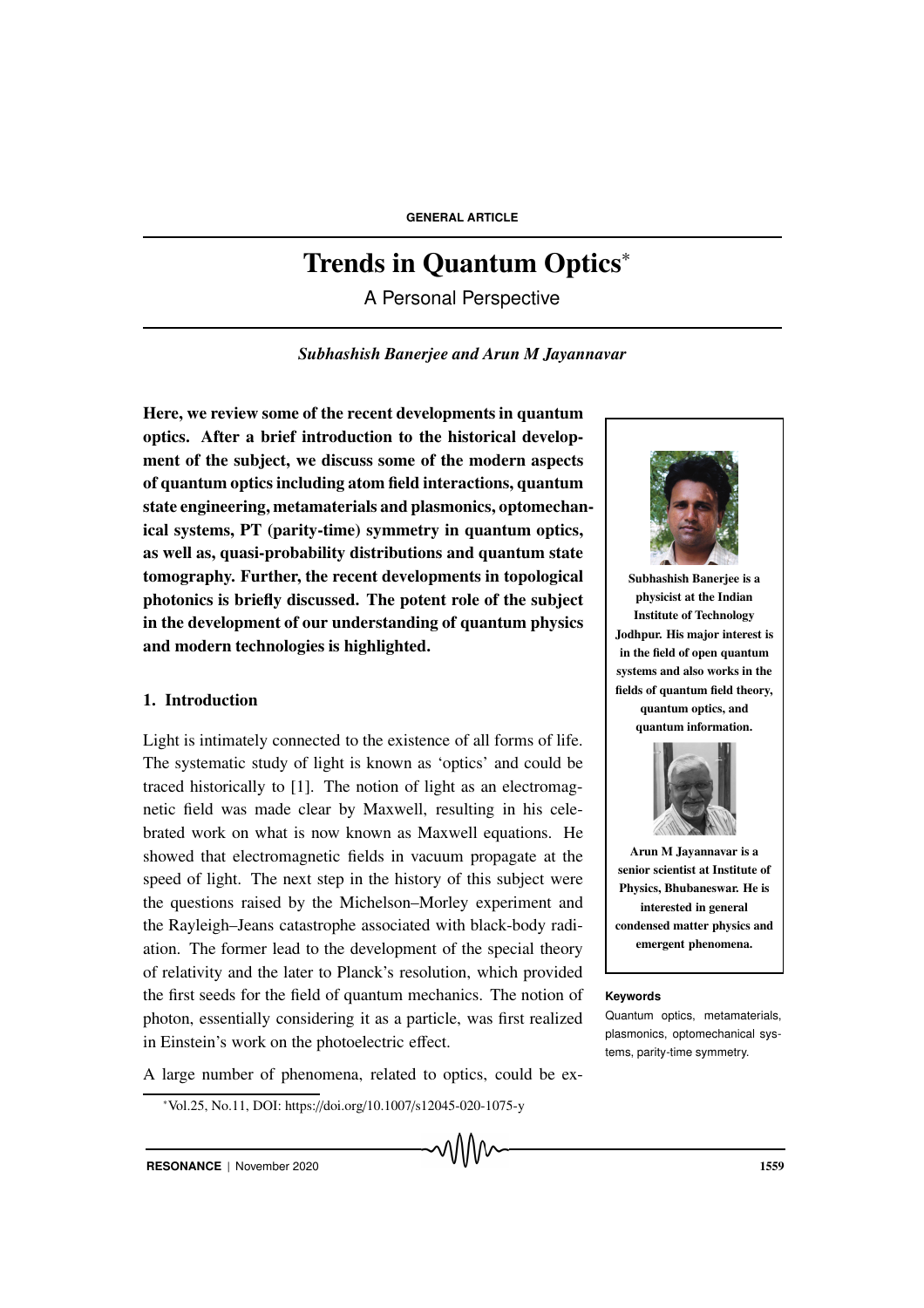plained by invoking the concept of photons involving a classical electromagnetic field along with vacuum fluctuations. It was soon realized, in the wake of experimental developments that to understand the full potential of the photon, one needs to treat it quantum mechanically. This lead to the development of the quantum theory of radiation, which in turn, was the precursor to quantum optics [2]. The photon provides an example of a simple quantum state labelled by, say, its horizontal and vertical polarizations as:

$$
|\psi\rangle = c_1 |H\rangle + c_2 |V\rangle.
$$

Here,  $|\psi\rangle$ , pronounced as *ket psi*, denotes the state of the system and is a vector and is an example of a *superposition* state. Also, *c*<sup>1</sup> and *c*<sup>2</sup> are in general, complex numbers such that the sum of squares of their modulus  $|c_1|^2 + |c_2|^2 = 1$ . The states  $|H\rangle$ and  $|V\rangle$  can exist simultaneously with probabilities  $|c_1|^2$  and  $|c_2|^2$ , respectively. This is the *surprising* content of quantum mechanics that makes it stand apart from classical physics. This feature can be used as a resource for achieving things not possible in the classical realms. Further, it should be noted that in quantum mechanics, we deal with operators characterizing the observables. For example, energy is represented by the operator  $\hat{H}$  called the Hamiltonian of the system. Experiments typically involve making measurements of the operator on the state vector and what is obtained as a result of the measurement is the eigenvalue of the operator. A simple example of measurement would be a projection operator that acts on the state of the system to be measured and take it to the final state. A basic tenet of quantum mechanics is that the results of the process of measurement are probabilistic in nature, and is known as the Born rule.

Quantum measurements are described, in general, by a collection  ${M_m}$  of measurement operators, acting on the state space of the system being measured. The index *m* refers to the measurement outcomes that may occur in the experiment. If the state of the quantum system is  $|\psi_i\rangle$  immediately before the measurement, then the probability that result *m* occurs is  $\langle \psi_i | M_m^{\dagger} M_m | \psi_i \rangle$ .

characterizing the observables. For example, energy is represented by the operator  $\hat{H}$  called the Hamiltonian of the system. Experiments typically involve making measurements of the operator on the state vector and what is obtained as a result of the measurement is the eigenvalue of the operator.

In quantum mechanics, we deal with operators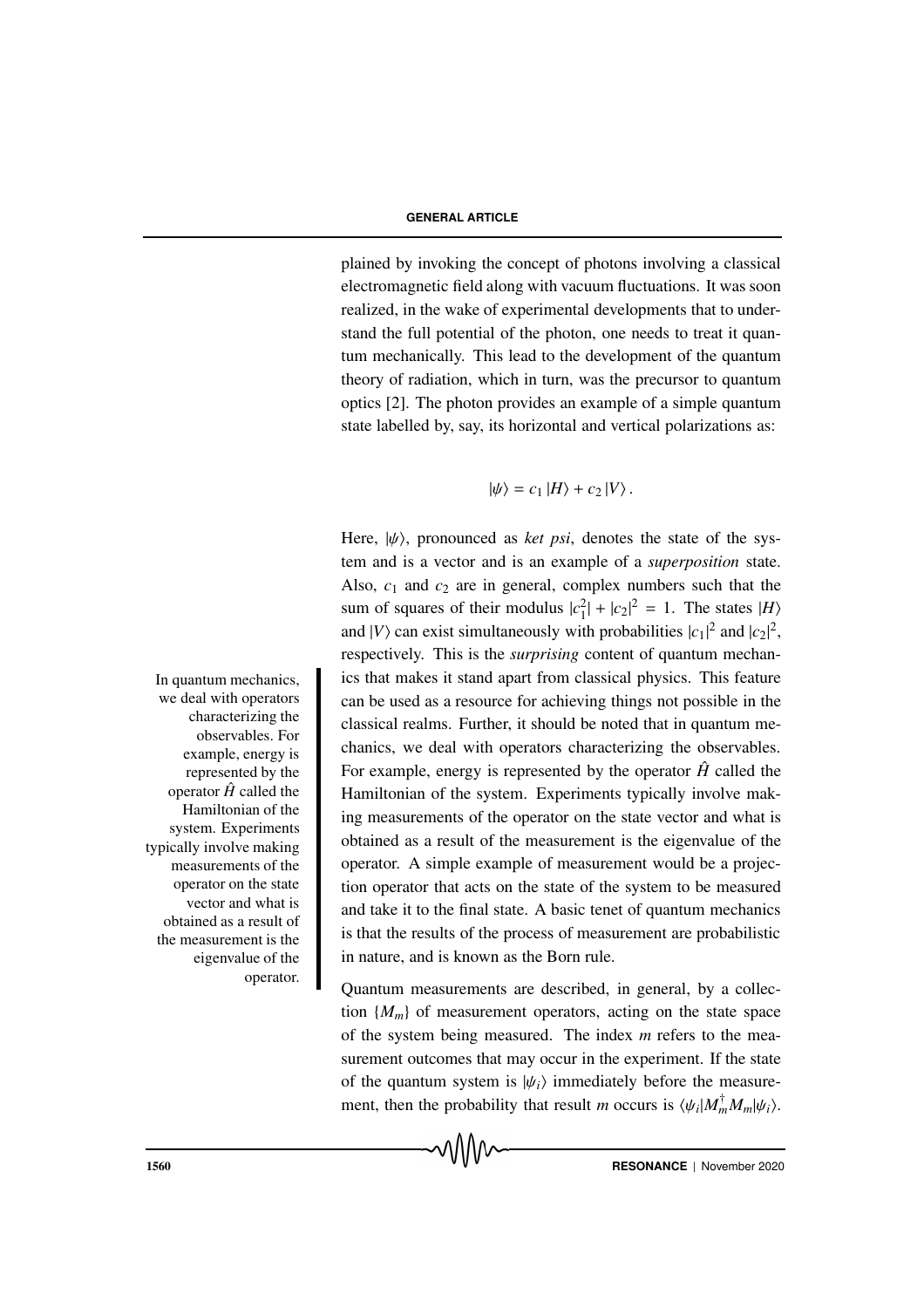Here,  $\langle \psi_i | M_m^{\dagger} \rangle$  is the Hermitian conjugate of the vector  $M_m | \psi_i \rangle$ . The measurement leaves the system in the state:

$$
|\psi_i\rangle \to |\psi_f\rangle = \frac{M_m |\psi_i\rangle}{\sqrt{\langle \psi_i | M_m^\dagger M_m | \psi_i \rangle}}.
$$
 (1)

The measurement operators satisfy the completeness condition  $\sum_m M_m^{\dagger} M_m = \mathbb{1}$ , expressing the fact that probabilities sum up to one. For those operators  $M_m$  where  $M_m^{\dagger} = M_m$  and  $M_m^2 = M_m$ , this reduces to the projection operators mentioned above.

Quantum optics provide tools to study the foundations of quan- Quantum optics provide tum mechanics with precision and is the cause of several developments in quantum information and quantum technology. An important development in quantum optics came with the formulation of coherent states [3, 4], which basically ask the question of what are the states of the field that most nearly describes a classical electromagnetic field. This was originally introduced by Schrödinger [5]. Classically, electromagnetic field has a welldefined amplitude and phase, a picture that changes in the quantum mechanical scenario. A field in a coherent state is a minimumuncertainty state with equal uncertainties in the two variables, in this context, often termed as the two quadrature components. For example, this could relate to the standard deviation of two sets of operators, such as position and momentum. This was followed by the development of squeezed states, where fluctuations in one quadrature component are reduced below that of the corresponding coherent state.

In the quest for characterizing the nonclassical behavior of photons, anti-bunching and sub-Poissonian statistics were investigated. The coherent field is represented by Poissonian photon statistics, in which the photons tend to distribute themselves uniformly, i.e., the variance of the photon distribution is equal to its mean. In contrast to this, in sub-Poissonian statistics, the variance is less than the mean and was, first experimentally demonstrated in [6]. The deviation from Poissonian statistics is quantified by the Mandel *Q<sup>M</sup>* parameter, discussed below in the context of quantum cortools to study the foundations of quantum mechanics with precision and is the cause of several developments in quantum information and quantum technology.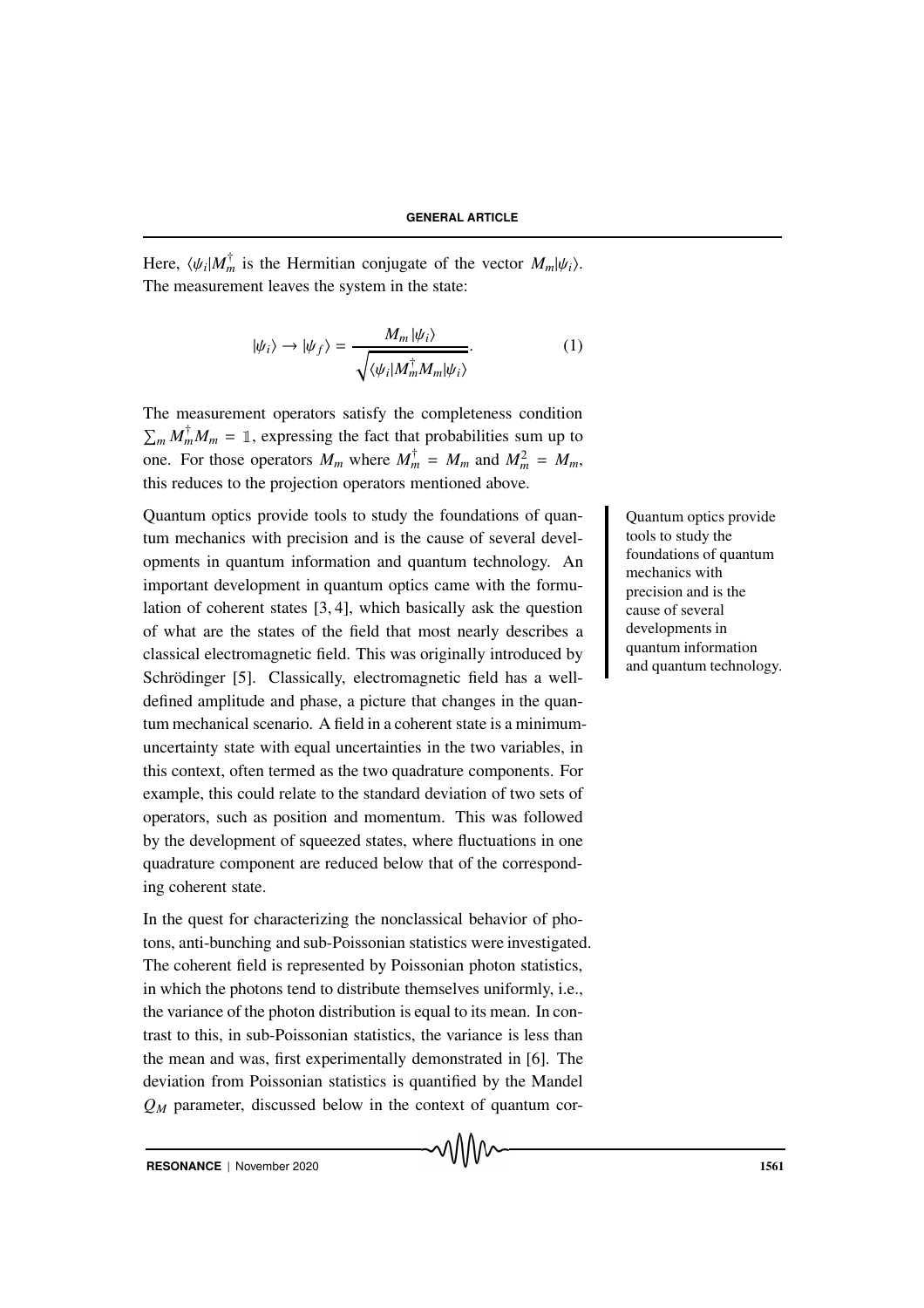relations. A closely related albeit distinct phenomenon is that of photon antibunching. Photon bunching is the tendency of photons to distribute themselves in bunches, such that when light falls on a photodetector, more photon pairs are detected close together in time than further apart. In contrast to this, in antibunching, the probability of photon pairs detection further apart is greater than that for pairs close together. Both the phenomena of sub-Poissonian statistics and photon antibunching are purely quantum in nature.

A major technological development due to quantum optics has been the development of LASER (Light Amplification by Stimulated Emission of Radiation), where coherent states play an essential role. Quantum entanglement, which is the quintessence of the quantum world, has been experimentally demonstrated with photons and has proved to be a potential resource in quantum computation and communication. Spontaneous Parametric Down Conversion (SPDC) is a frequently used process in quantum optics, which is very useful for generating squeezed states, single and entangled photons.

Having sketched the roots of quantum optics, we will, in the remaining part of this article, try to provide a flavor for some of the modern developments in the field. In this context, the following topics will be discussed: (a) atom-field interactions, (b) quantum state engineering, (c) metamaterials and plasmonics, (d) optomechanical systems, (e) PT (Parity-Time) symmetry in quantum optics, (f) quasi-probability distributions and quantum state tomography, and (g) topological photonics.

# 2. Atom-Field Interactions

A canonical model of quantum optics is the Rabi model, which deals with the response of an atom to an applied field in resonance with the atom's natural frequency. Rabi considered the problem of a spin-half magnetic dipole undergoing precessions in a magnetic field. He obtained the probability of a spin-half atom flipping from  $|0\rangle = (1 \ 0)^T$  or  $|1\rangle = (0 \ 1)^T$  to the states  $|1\rangle$  or  $|0\rangle$ ,

Quantum entanglement, which is the quintessence of the quantum world, has been experimentally demonstrated with photons and has proved to be a potential resource in quantum computation and communication.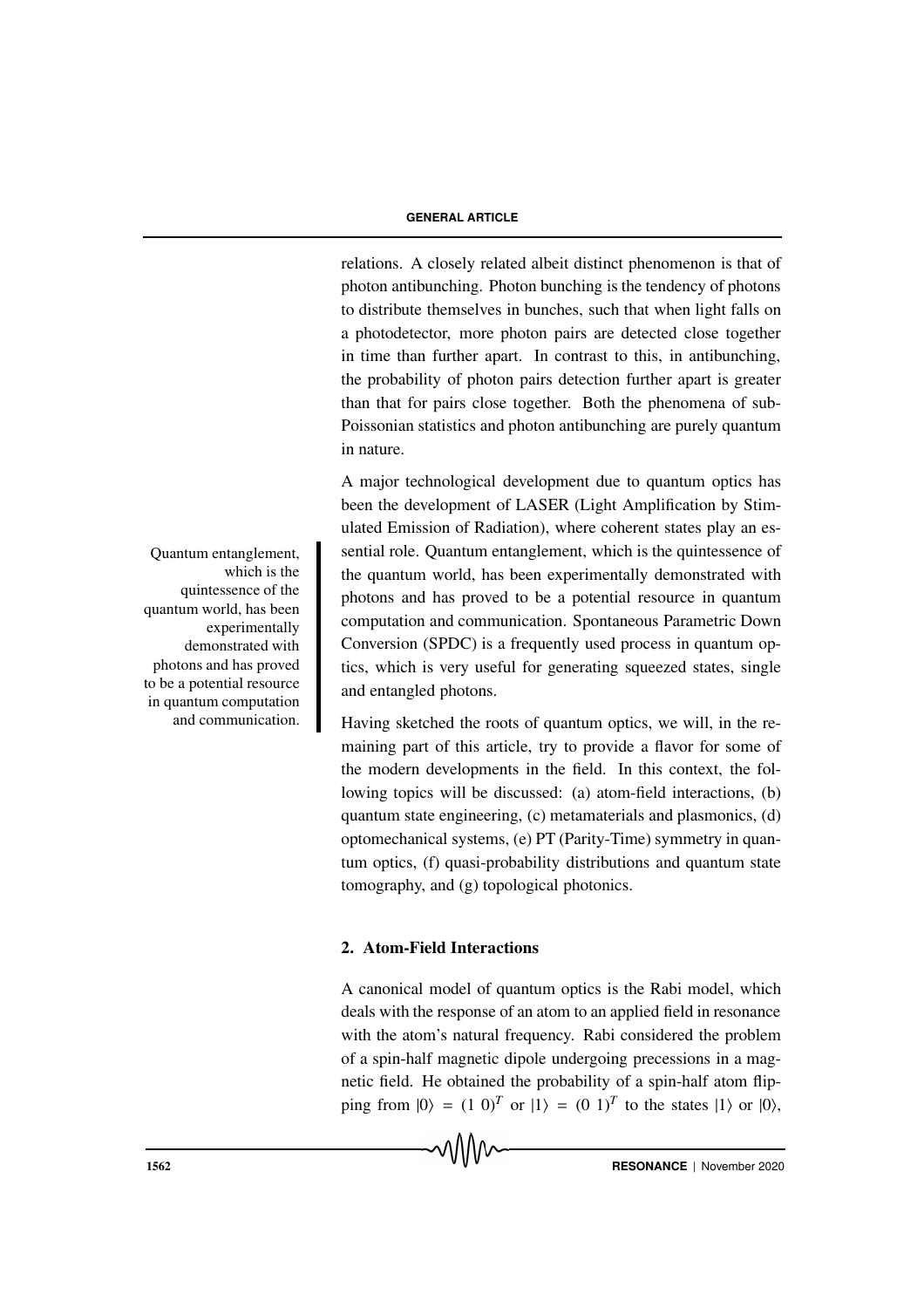respectively, by an applied radio-frequency magnetic field. Here, *T* stands for the transpose of the row matrix. In the context of quantum optics, Rabi oscillations would imply oscillations of the atom, considered as a two-level system, between the upper and lower levels under the influence of the electromagnetic field. The Rabi model led to the development of the well-known Jaynes– Cumming model, which is a generalization of the semi-classical Rabi model in the sense that it invokes the interaction of the atom and the single mode of the electromagnetic field in a cavity. In contrast to the semi-classical Rabi model, here, the electromagnetic field is quantized.

The Jaynes–Cummings model has provided a platform for nu-<br>
One needs to keep in merous investigations, including those related to quantum computation. However, one needs to keep in mind that the quantum mechanical coherences are subject to decay due to interactions with the surroundings [7]. This leads to losses such as decoherence (i.e., loss of coherence) and dissipation, which implies a loss of energy. Hence, one must have a good understanding of these processes. Experimental progress in this direction is discussed next.

#### 2.1 *Experimental Studies on Decoherence Models*

In a series of beautiful ion trap experiments, the Wineland group [8] induced decoherence<sup>1</sup>, and decay by coupling the atom to en- $\frac{1}{2}$ gineered reservoirs in which the coupling to, and the state of the environment were controlled. Here, the basic tool used was the coherent control of atoms' internal states to deterministically prepare superposition states and extend this control to the external (motional) states of atoms. The Haroche group [9] used cavity quantum electrodynamics (QED), i.e., the controlled interaction of an atom with an electromagnetic field in an appropriate cavity to bring out various aspects of decoherence. Microwave photons trapped in a superconducting cavity constitute an ideal system to realize some of the thought experiments that form the foundations of quantum physics. The interaction of these trapped photons with Rydberg atoms, effectively two-level atoms, crossing

mind that the quantum mechanical coherences are subject to decay due to interactions with the surroundings. This leads to losses such as decoherence and dissipation.

 $1$ The loss of coherence due to interaction with the surroundings.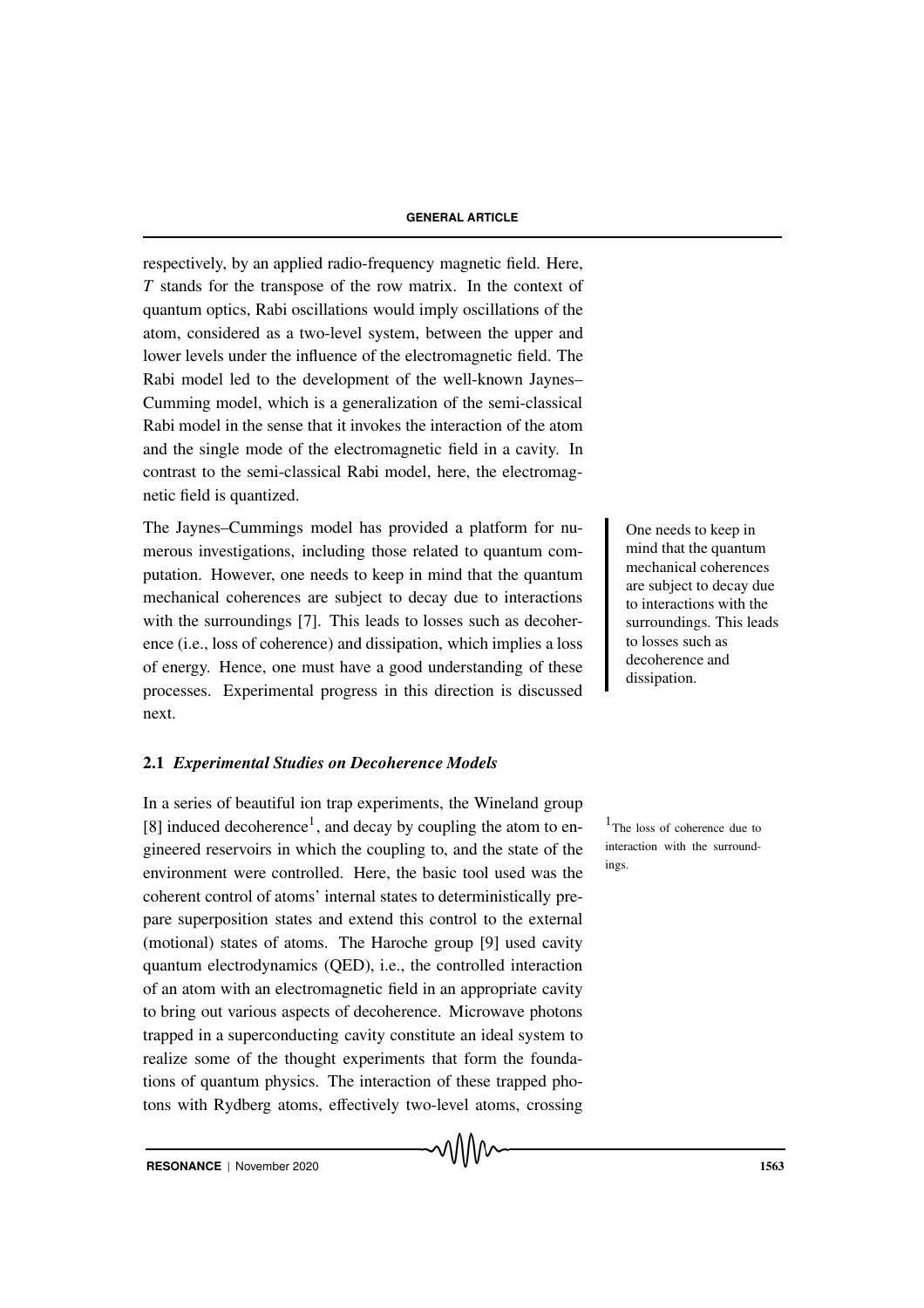

the cavity illustrates fundamental aspects of measurement theory.

Figure 1. A single photon prepared in vertical linear polarization arrives from the left, as illustrated by the yellow electric field amplitude. This photon carries zero orbital angular momentum, as illustrated by the yellow flat phase fronts. The single photon passes through the metasurface comprising dielectric nano-antennae (purple) and exits as a quantum entangled state, depicted as a superposition of the red and blue electric field amplitudes and with the corresponding vortex phase fronts opposite to one another [11].

#### 2.2 *Quantum Correlations*

᠕᠕᠕᠕

Here, we discuss the generation of various facets of quantum correlations, including entanglement arising from atom-field interactions. The widely studied among quantum correlations is the non separability of the quantum state of a system comprising two or more subsystems. In the simplest scenario, consider two systems with state vectors  $|\psi\rangle$  and  $|\phi\rangle$ . A simple choice of the combined system would  $|\psi\rangle \otimes |\phi\rangle$ , a product state, where  $\otimes$  denotes the tensor product. However, one can think of states of the form  $(|\psi\rangle \otimes |\phi\rangle \pm |\phi\rangle \otimes |\psi\rangle)/\sqrt{2}$ . By no means can one write this state as a product of two arbitrary states. Such states are called 'entangled states', a well-known example of which would be the Bell states [10]. A simple illustration generating a photon entangled state is shown in *Figure* 1. For two optical modes, represented by the operators  $\hat{a}$  and  $\hat{b}$ , sufficient condition for entanglement is given by the Hillery–Zubairy criteria: (i)  $\langle \hat{a}^\dagger \hat{a} \hat{b}^\dagger \hat{b} \rangle < |\langle \hat{a} \hat{b}^\dagger \rangle|^2$  (ii)  $\langle \hat{a}^\dagger \hat{a} \rangle \langle \hat{b}^\dagger \hat{b} \rangle$  <  $|\langle \hat{a} \hat{b} \rangle|^2$ . Here the angular brackets denote the operation of mean or average of the operators inside it with respect to the state under consideration. Another important nonclassical correlation exhibited by light is the sub-Poissonian statistics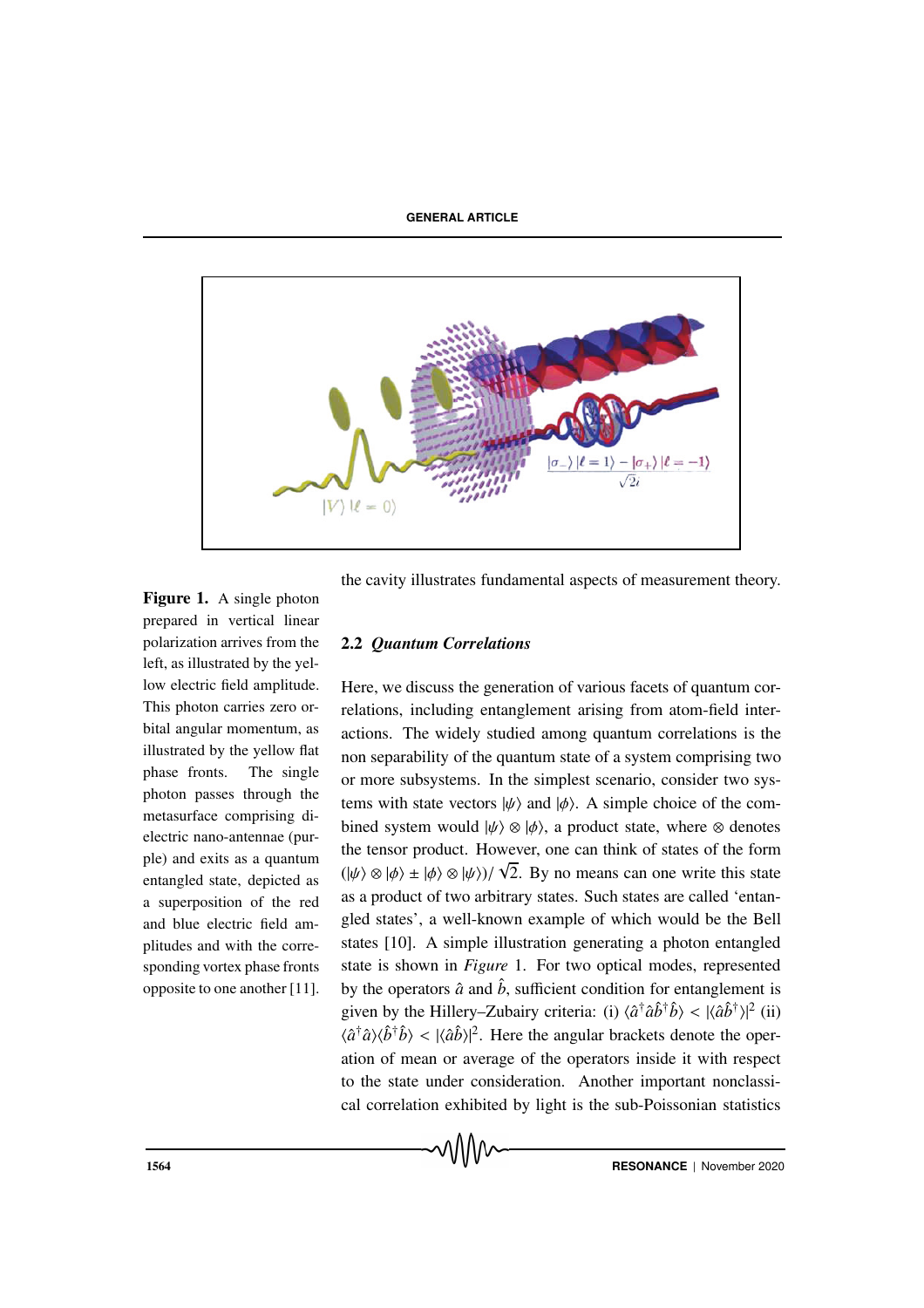

Figure 2. Probability distribution.

(see *Figure* 2). The coherent state of light is the closest classical description in which the probability of finding *n* photons has Poissonian distribution:  $P_n = \frac{\bar{n}^n}{n!}$  $\frac{\bar{n}^n}{n!}e^{-\bar{n}}$ . Here,  $\bar{n}$  is the average photon number and is equal to the variance, which in this case is  $\Delta n^2 = \langle n^2 \rangle - \langle n \rangle^2 = \bar{n}$ . Fluctuations are expected to increase the departure from the mean value, and consequently, one would have what is called the super-Poissonian light for which  $\Delta n^2 > \bar{n}$ , an example is the thermal light. However, it is found that light under certain circumstance shows sub-Poissonian behavior, i.e.,  $\Delta n^2 < \bar{n}$ . This phenomenon has no classical analog and is a quantum effect. Mandel parameter defined by  $Q_M = (\Delta n^2 - \bar{n})/\bar{n}$  measures the departure from the Poissonian statistics. Therefore, we have  $Q_M < 0$ ,  $Q_M = 0$  and  $Q_M > 0$  for sub-Poissonian, Poissonian and super-Poissonian light, respectively.

# 3. Quantum State Engineering

Quantum state engineering (QSE) comprises three processes: (1) preparation, (2) detection, and (3) reconstruction of quantum states. In the recent past, QSE has appeared as the epithet for various proposals and experiments, preparing interesting states of the quantized electromagnetic field and atomic systems. Their motivation is the potential application of nonclassical states to tasks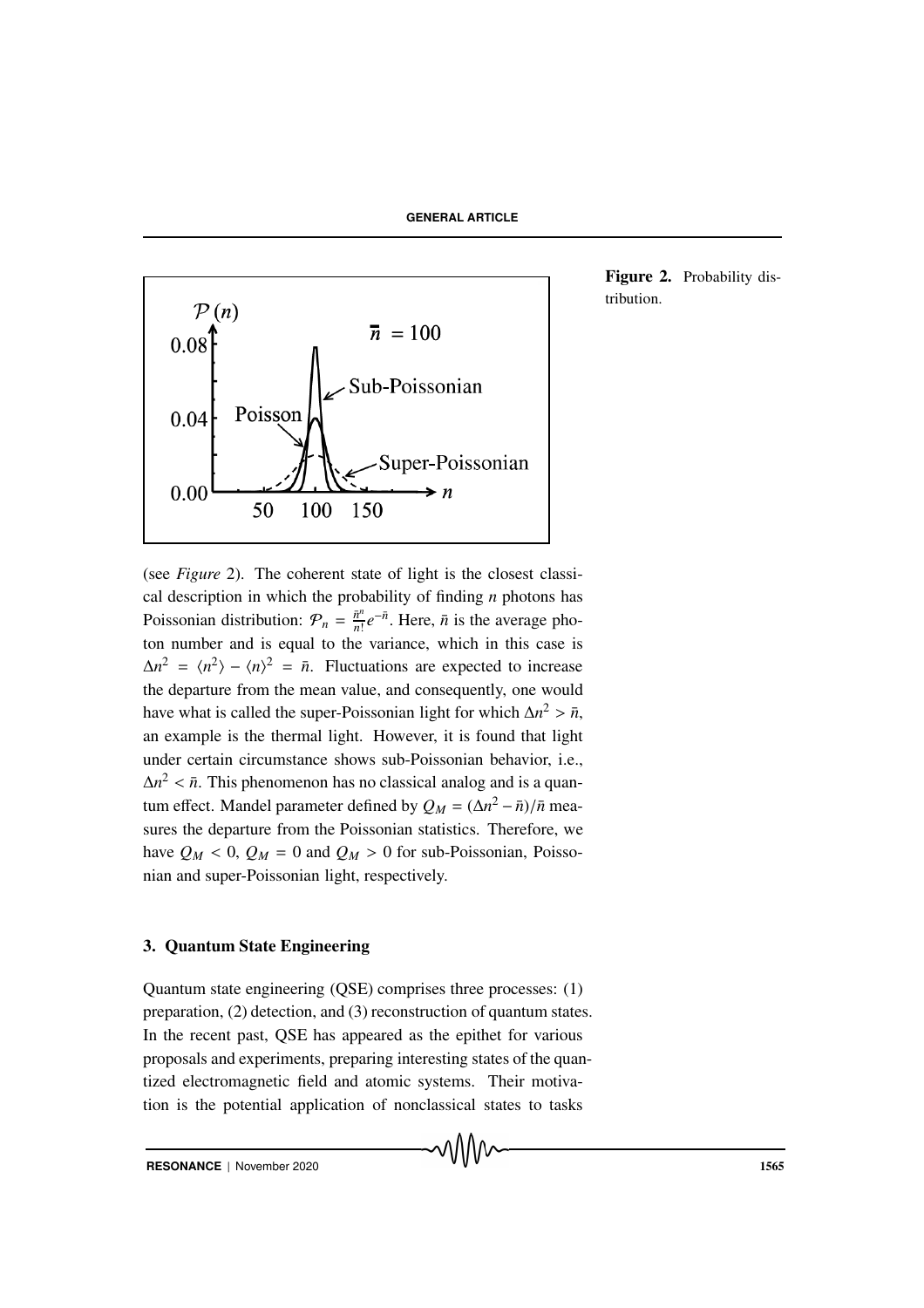Figure 3. Beam splitter model for (a) photon addition in which a photon is added to the state  $\rho_2$  and (b) photon subtraction ends up taking one photon from the state  $\rho_2$ , as a result of beam splitter interaction.



such as teleportation, quantum computation and communication, quantum cryptography, and quantum lithography, among others. These harnesses the power of quantum correlations, which occupy a central position in the quest for understanding and harvesting the utility of quantum mechanics. A field state having holes in its photon number distribution (PND) corresponds to a nonclassical state. A challenge in QSE is to make such holes by controlling their position and depths in the PND. A class of states in quantum optics of relevance to the present context are the intermediate states such as the binomial states (BS), formed by an interpolation of the number state, characterized by the number of photons in the state with the coherent state, as discussed above. The concept of hole burning has been extended to the atomic domain as well. Here, the generation of spin squeezing proceeds via hole burning of selected Dicke states (counterparts of the photonic number states), out of an atomic coherent state (counterparts of the usual coherent states), prepared for a collection of *N* two−level atoms or ions. The atoms or ions of the atomic coherent state are not entangled. But the removal of one or more Dicke states generates entanglement, and spin squeezing occurs for some ranges of the relevant parameters. Spin squeezing in a collection of two-level atoms or ions is of importance for precision spectroscopy.

QSE can be studied using linear optics; in the form of photon added or subtracted using beam splitters (BSs), as illustrated in *Figure* 3. An isomorphism can be set up between BS operations and angular momentum relations. Squeezed states are examples of nonclassical multiphoton states of light and can be generated

Quantum state engineering can be studied using linear optics; in the form of photon added or subtracted using beam splitters.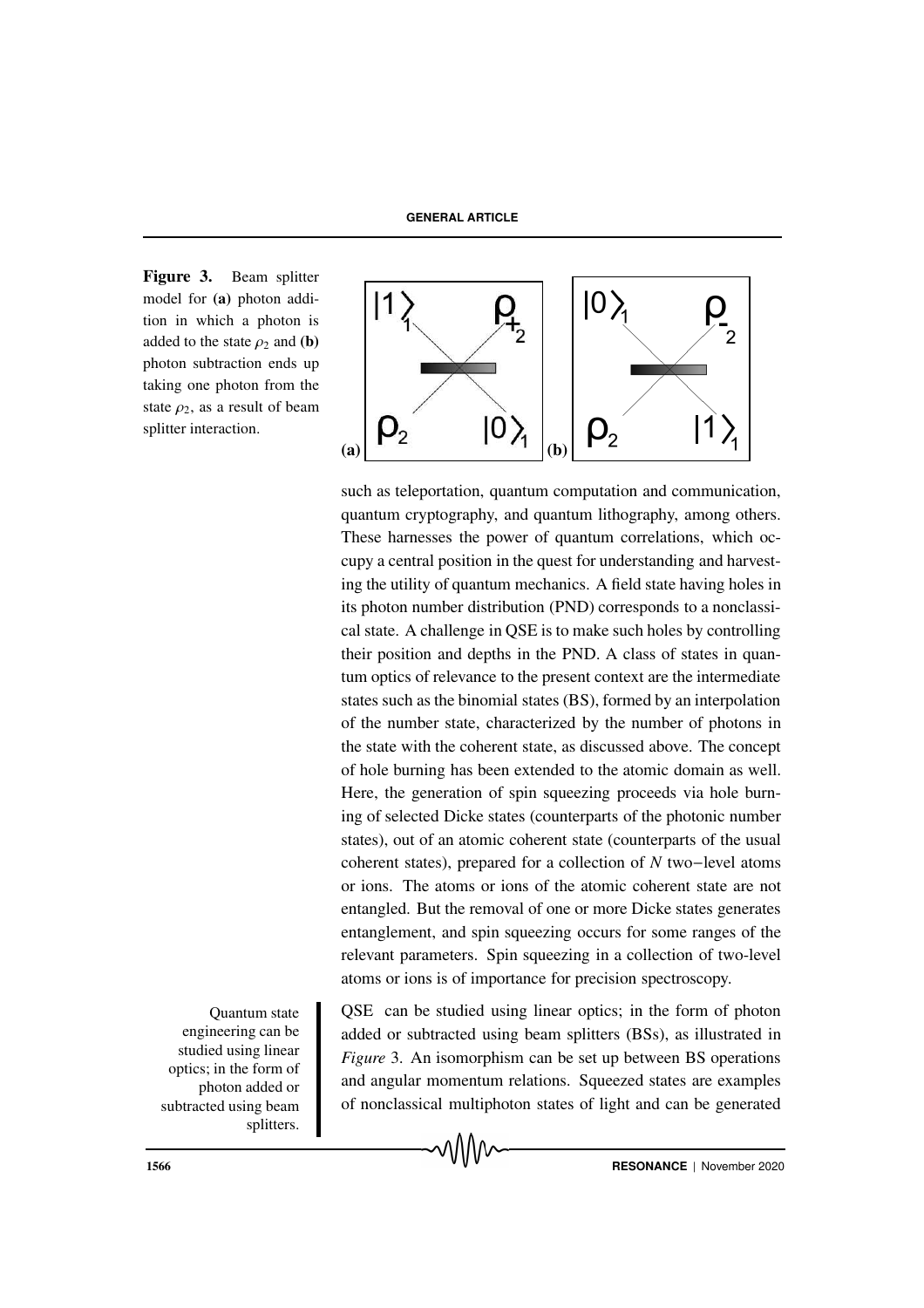from coherent states. Of special emphasis is the engineering of nonclassical states of photons and atoms, such as Fock states, macroscopic superposition states, and multiphoton generalized coherent and squeezed states that are relevant for applications in the forefront aspects of modern quantum mechanics. In recent times, advances have been made by combining linear and nonlinear optical devices allowing the realization of multiphoton entangled states of the electromagnetic field, either in discrete or in continuous variables that are relevant for applications to efficient quantum information processing. Multiphoton quantum states are carriers of information, and the manipulation of these by the methods of quantum optics has brought about a strong interface between the fields of quantum information and quantum optics.

#### 4. Metamaterials and Plasmonics

Metamaterials are structured composite materials with periodic Metamaterials are subwavelength sized unit cells. The subwavelength nature of the unit cells does not permit the wave to resolve individual unit cells, and permits the description of the composite material as an effective medium described by properties such as permittivity and permeability. Metamaterials are artificially fabricated materials, usually comprising nanoscale structures designed to respond to light in different ways. They have been extensively studied in the last two decades and have been used to demonstrate a wealth of fascinating phenomena ranging from negative refractive index to super-resolution imaging. In recent times, metamaterials have emerged as a new platform in quantum optics and have been used to carry out several important experiments using single photons. Sophisticated macro-scale structures have been used to create photon entanglement [12]. Recent advancements in on-chip quantum photonic circuits have lead to the development of integrated entangled photon sources. The metasurfaces made of high refractive index dielectric are resistive to plasmonic decoherence and loss. Silicon-based metasurfaces with nearly 100% efficiency make them candidates for quantum optics and quantum informa-

structured composite materials with periodic subwavelength sized unit cells. They usually comprise nanoscale structures designed to respond to light in different ways.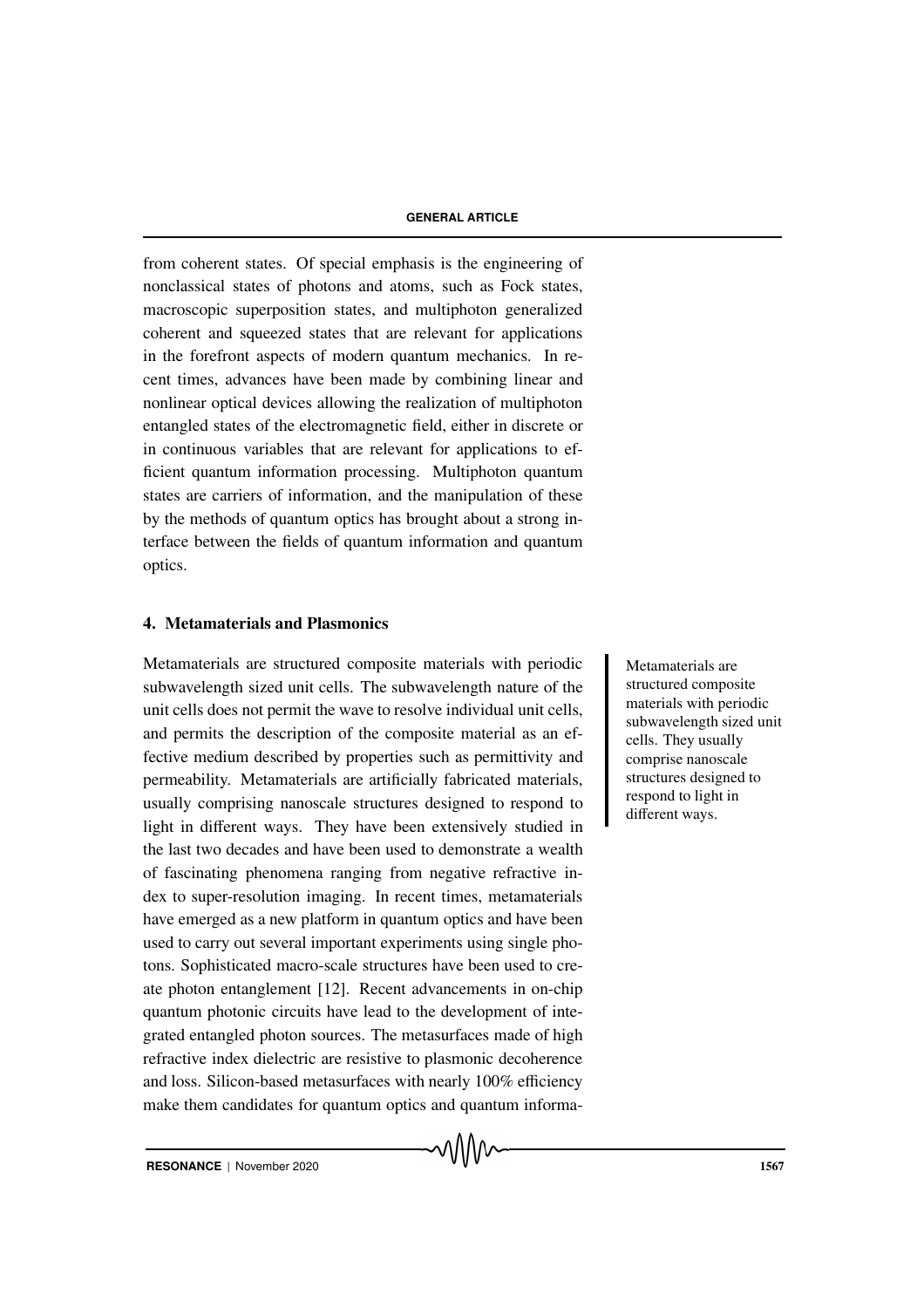tion applications. A simple illustration of a dielectric metasurface generating entanglement between the spin and the orbital angular momentum of photons is shown in *Figure* 1.

Plasmonics is a rapidly developing field at the boundary of physical optics and condensed matter physics. It studies phenomena induced by and associated with surface plasmons—elementary polar excitations bound to surfaces and interfaces of good nanostructured metals.

Electronic systems governed by the rules of quantum mechanics are hard to understand principally due to the strong Coulomb interactions between electrons. This makes many interesting systems difficult to comprehend via simple models as the manybody interactions and effects cannot be ignored nor properly described simplistically. The Maxwell equations that govern electromagnetism and the Schrödinger equation of quantum mechanics reduce to the same Helmholtz equations under certain circumstances. This can be employed to great effect to use light as a test-bed for quantum effects as the photon-photon interactions can be very small and can be accurately controlled via non-linear interactions of a medium. Electromagnetics has greatly benefitted in the past two decades from developments in metamaterials and Metamaterials having **plasmonics. Metamaterials having resonant unit cells have highly** dispersive effective medium parameters whereby novel properties and phenomena not usually found in nature become accessible. The most famous examples are negative refractive index, perfect lenses with sub-diffraction image resolution, perfect absorbers of light, and media with extremely large anisotropy resulting in even hyperbolic dispersion for light. Similarly, plasmonics that concerns with the study and manipulation of surface electromagnetic waves on the surfaces of metals (electronic plasmas) and metamaterials, gives rise to enormous possibilities on structured surfaces. With great control that becomes possible on the dispersion of the two-dimensional surface plasmons as well as their coupling to radiative modes, plasmonics offers immense promise for the miniaturization of optical devices that are projected to supplant electronic devices due to the enormous bandwidths at optical fre-

resonant unit cells have highly dispersive effective medium parameters whereby novel properties and phenomena not usually found in nature become accessible. The most famous examples are negative refractive index, perfect lenses with sub-diffraction image resolution, perfect absorbers of light, and media with extremely large anisotropy resulting in even hyperbolic dispersion for light.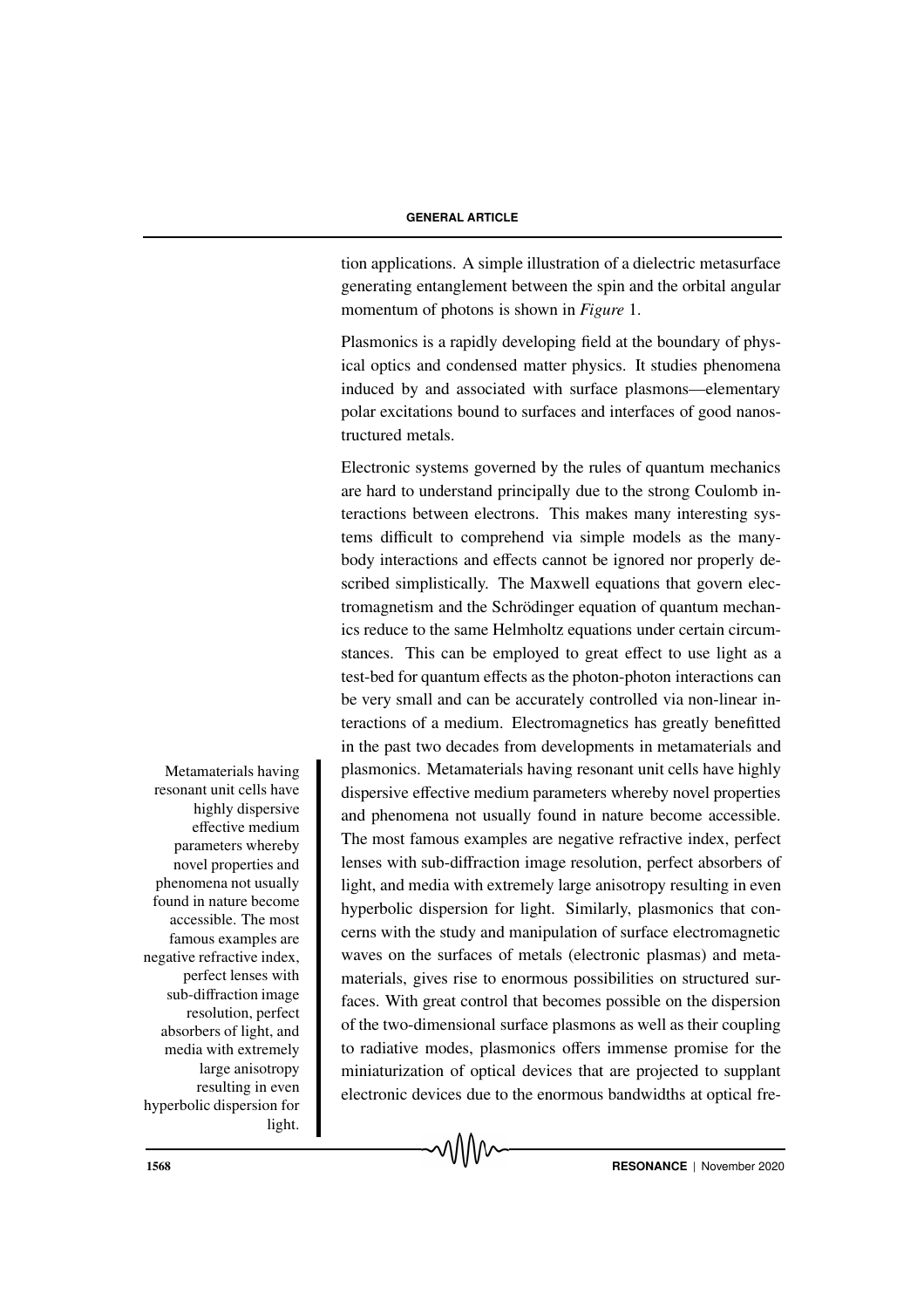# quencies.

It is known that surface plasmon waves preserve the entanglement of twin photons, which is understood by the coherent nature of the surface plasmon waves despite the coupling to dissipative modes in the plasmonic medium. Plasmonic systems are becoming crucial for quantum information purposes. Particularly as the interaction volumes become smaller and subwavelength, the interaction of the surface plasmons with emitting molecules or quantum dots becomes increasingly governed by quantum mechanics. The dissipative environment is, however, an issue, but the systems offer a neat platform to explore the role of decoherence for quantum systems as well.

The unique properties offered by metamaterials and plasmonic The unique properties structured surfaces can offer new testing grounds for quantum theories. For example, surface plasmons on the interfaces of metals and nonlinear materials can offer deep insights into Anderson localization of interacting particles in two dimensions. Similarly, nonlinear metamaterials and nonlinear surface plasmonic structures can enable controlled experiments of quantum tunnelling in time retarded systems by studying evanescent electromagnetic waves. Note that an evanescent wave is an oscillating electric and (or) magnetic field that does not propagate as an electromagnetic wave but whose energy is spatially concentrated in the vicinity of the source (oscillating charges and currents). The easily modified photonic density modes here offer unique possibilities. The extreme control on the generation of and detection of light (microwaves in particular) make these a good platform for the implementation of many thought experiments that have hitherto been inaccessible in electronic systems.

In recent times, different types of metamaterials have been studied. Thus, for example, one can have nanowires that use quantum dots as unit cells or artificial atoms arranged as periodic nanostructures. This material has a negative index of refraction and effective magnetism and is simple to build. The radiated wavelength of interest is much larger than the constituent diameter. Photonic bandgap materials, also known as photonic crystals, are offered by metamaterials and plasmonic structured surfaces can offer new testing grounds for quantum theories.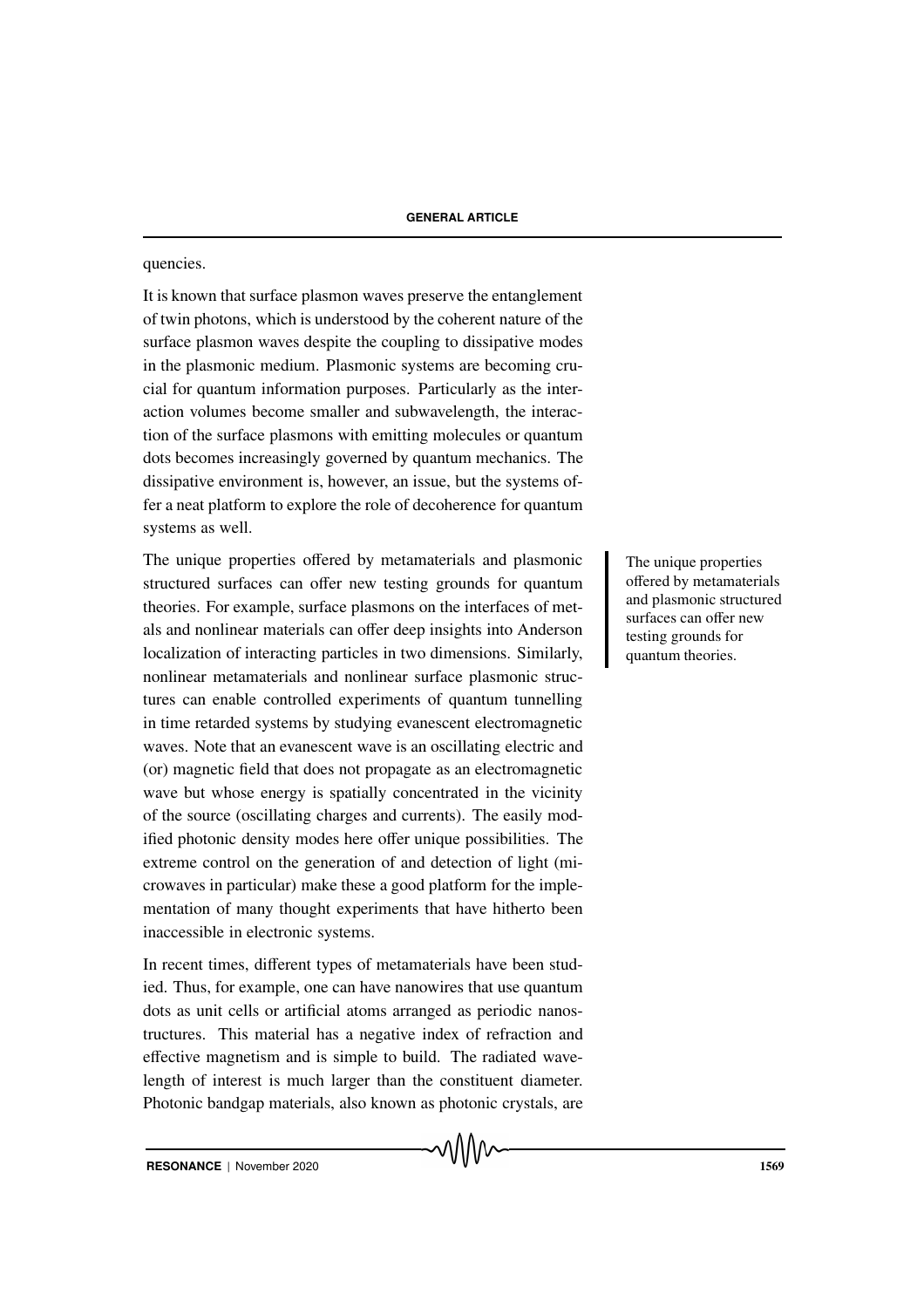materials that have a bandgap due to a periodicity in the material's dielectric properties. A photonic bandgap can be demonstrated with this structure, along with tunability and control as a quantum system. The bandgap in photonic crystals represents the forbidden energy range where photons cannot be transmitted through the material. Quantum metamaterial can also be realized using superconducting devices both with and without Josephson junctions and are being actively investigated. Recently, a superconducting quantum metamaterial prototype based on flux qubits was realized [13].

# 5. Optomechanical Systems

Recent experiments in cavity quantum electrodynamics (cQED) have explored the interaction of light with atoms as well as semi-Cavity quantum conductor nanostructures inside a cavity. Cavity quantum electrodynamics is the study of the interaction between light confined in a cavity and atoms, where the ambient conditions are such that the quantum nature of light becomes predominant. This field could be traced to the Purcell effect [14], which is connected to the process of spontaneous emission—a purely quantum effect by which the system transitions from an excited energy state to a lower energy state, emitting, in the process, a quantized amount of energy in the form of a photon. The Purcell effect is the process of enhancement of the system's spontaneous emission rate by its ambient environment. It is dependent on the quality *Q* factor of the cavity, which is a measure of the ratio of the energy stored to the energy dissipated. A good quality cavity would have a high *Q* factor.

> Light carries momentum, which gives rise to radiation-pressure forces. Recent works have been able to study coupled cavity photonic systems to solid-state mechanical systems containing a large number of atoms [15]. In these systems, there is an optical cavity with a movable mirror at one end or a micro-mechanical membrane with mechanical effects caused by light through radiation pressure. Hence, cavity quantum optomechanics has emerged

electrodynamics is the study of the interaction between light confined in a cavity and atoms, where the ambient conditions are such that the quantum nature of light becomes predominant.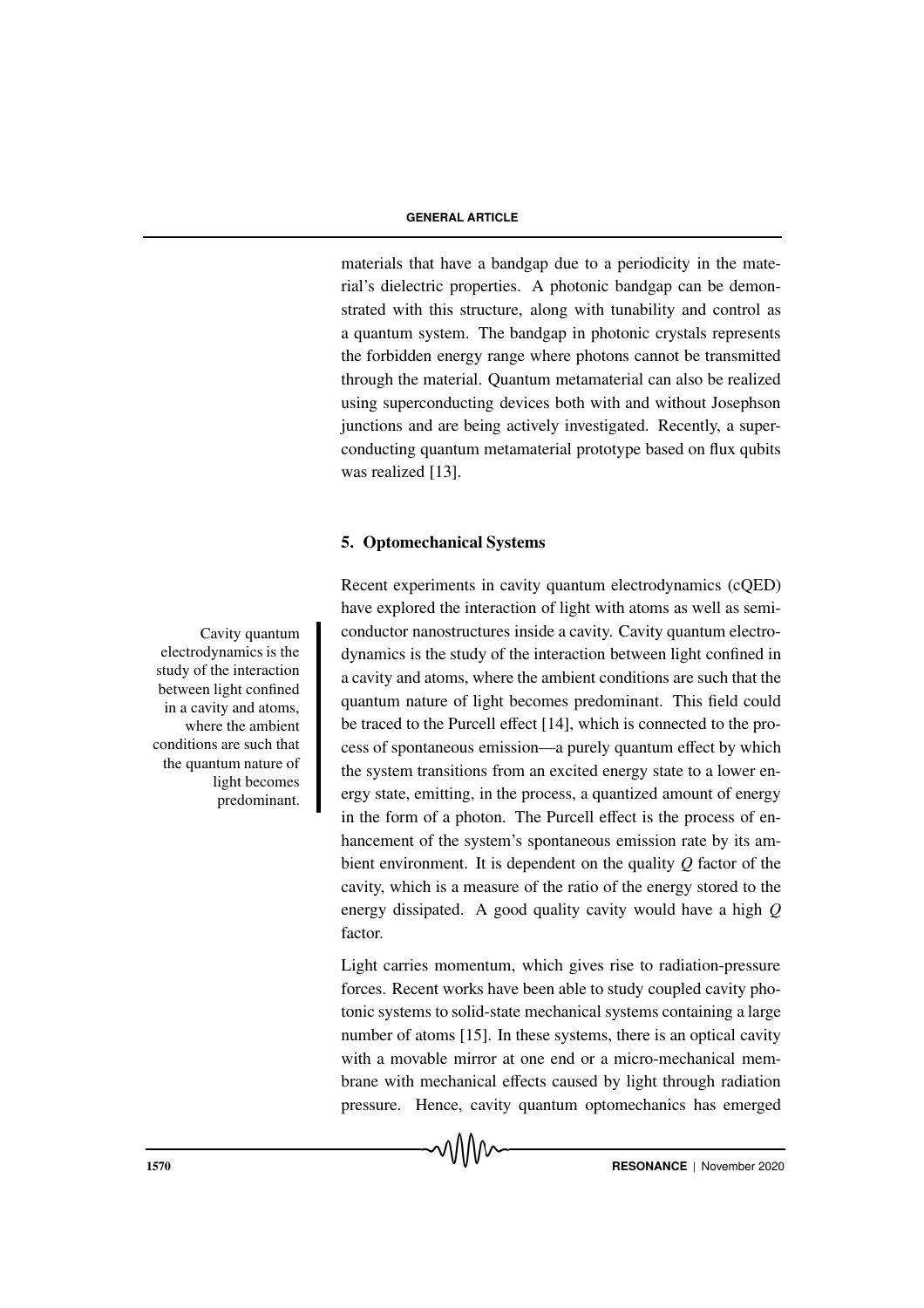

Figure 4. A typical cavity optomechanical system is driven by a laser. The left mirror is fixed while the right mirror is attached to the spring providing the mechanical mode in the system.

as a very interesting area for revealing quantum features at the mesoscale, where it is possible to control the quantum state of mechanical oscillators by their coupling to the light field. Recent advances in this area include the realization of quantum-coherent coupling of a mechanical oscillator with an optical cavity, where the coupling rate exceeds both the cavity and mechanical motion decoherence rate and laser cooling of a nanomechanical oscillator to its ground state. Furthermore, new experimental works open up enormous possibilities in the design of hybrid quantum systems whose elementary building blocks are physically implemented by systems of different nature.

Cavity optomechanical systems can provide a natural platform Cavity optomechanical to induce an interaction between mechanical resonators because there is an intrinsic coupling mechanism between optical and mechanical degrees of freedom. There has been a lot of interest in the creation of quantum correlations in macroscopic mechanical systems, achieved using optomechanical models. A typical optomechanical system driven by a laser is shown in *Figure* 4.

On the one hand, there is the highly sensitive optical detection of small forces, displacements, masses, and accelerations. On the other hand, cavity quantum optomechanics promises to manipulate and detect mechanical motion in the quantum regime using light, creating nonclassical states of light and mechanical motion. These tools form the basis for applications in quantum inforsystems can provide a natural platform to induce an interaction between mechanical resonators because there is an intrinsic coupling mechanism between optical and mechanical degrees of freedom.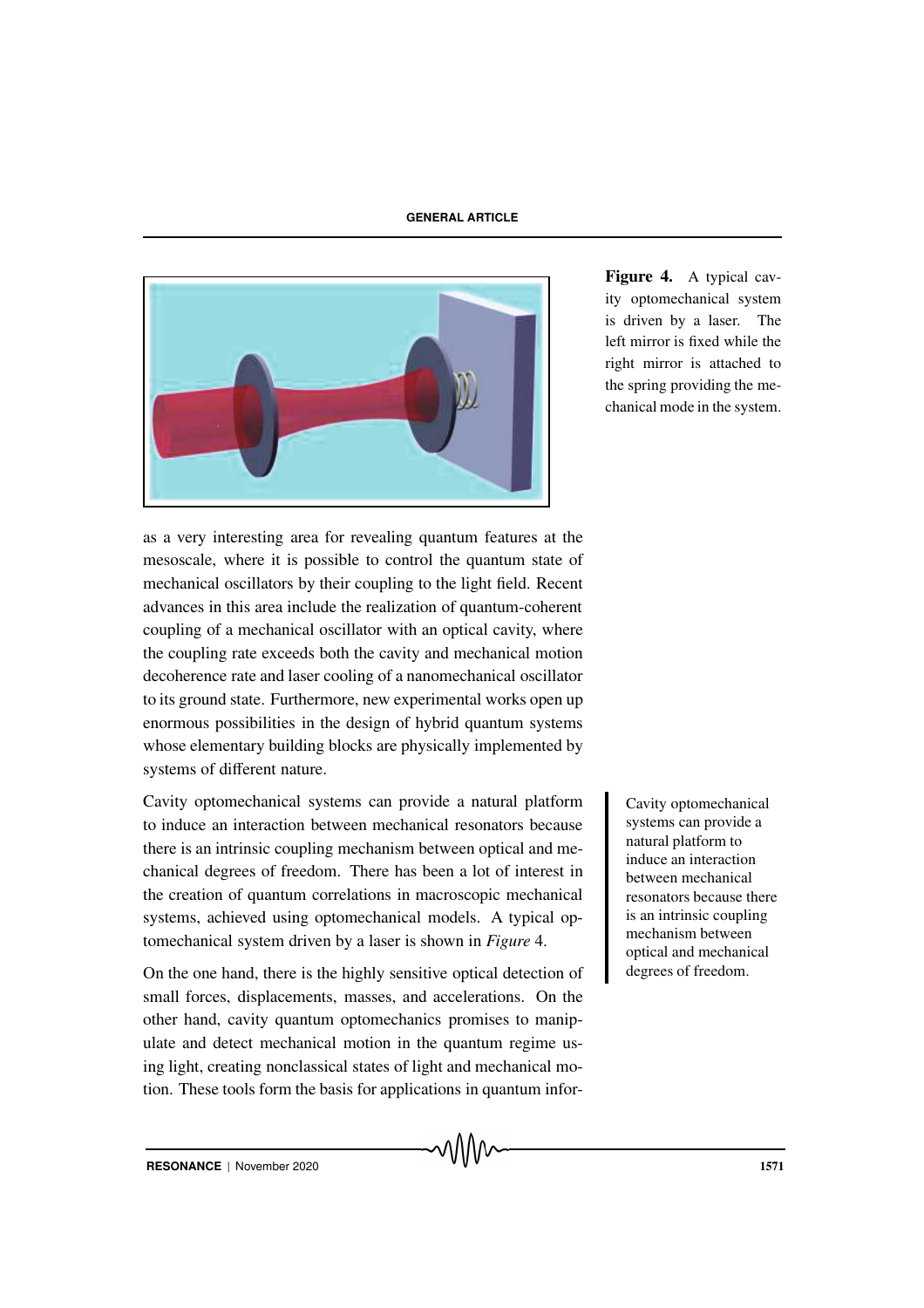mation processing, where optomechanical devices could serve as coherent light-matter interfaces, for example, to interconvert information stored in solid-state qubits into flying photonic qubits. At the same time, it offers a route towards fundamental tests of quantum mechanics in a hitherto unaccessible parameter regime of size and mass.

# 6. PT Symmetry

The concept of parity-time (PT) symmetry has played a crucial role in extending quantum mechanics to the non-Hermitian domain. A non-Hermitian Hamiltonian can also have real eigenvalues if it possess PT symmetry. To be precise, the Hamiltonian  $\hat{H}$  with  $\hat{H} \neq \hat{H}^{\dagger}$ , where the symbol  $\dagger$  stands for Hermitian conjugation, can have a real spectrum of eigenvalues if  $(\hat{P}\hat{T})\hat{H}$  =  $\hat{H}(\hat{P}\hat{T})$ , where  $\hat{P}$  and  $\hat{T}$  are the Parity and Time-reversal operators, respectively. They have the following actions on the position  $(\hat{x})$  and momentum  $(\hat{p})$ :  $\hat{P}\hat{x}\hat{P} = -\hat{x}$ ,  $\hat{P}\hat{p}\hat{P} = -\hat{p}$ ;  $\hat{T}\hat{p}\hat{T} = -\hat{p}$ ,  $\hat{T}\hat{x}\hat{T} = \hat{x}$  and  $\hat{T}\hat{i}\hat{T} = -\hat{i}$ . Therefore, for a general Hamiltonian  $\hat{H} = \hat{p}^2/2m + \hat{V}(\hat{x})$  to be PT symmetric, the potential term must satisfy the condition  $\hat{V}(\hat{x}) = \hat{V}^*(-\hat{x})$ . Although the idea of PT symmetry was introduced in quantum mechanics in [16], the importance of the phenomenon has been realized recently [17]. Equivalence of a quantum system possessing PT symmetry to a quantum system having Hermitian Hamiltonian was shown in [18].

A new direction, in the application of PT symmetry, could be the study of non-Hermitian effects in small-scale devices as well as in atomic and molecular systems, where quantum processes are known to play a significant role.

A new direction, in the application of PT symmetry, could be the study of non-Hermitian effects in small-scale devices as well as in atomic and molecular systems, where quantum processes are known to play a significant role. These include, for instance, driven atomic condensates in cavities, artificial atoms, or hybrid quantum systems in cavity quantum electrodynamics as well as coupled optomechanical resonators with gain and loss, where effects such as phonon lasing near exceptional points could be explored. Initial theoretical studies in this direction shows that the presence of quantum noise leads to significantly different physics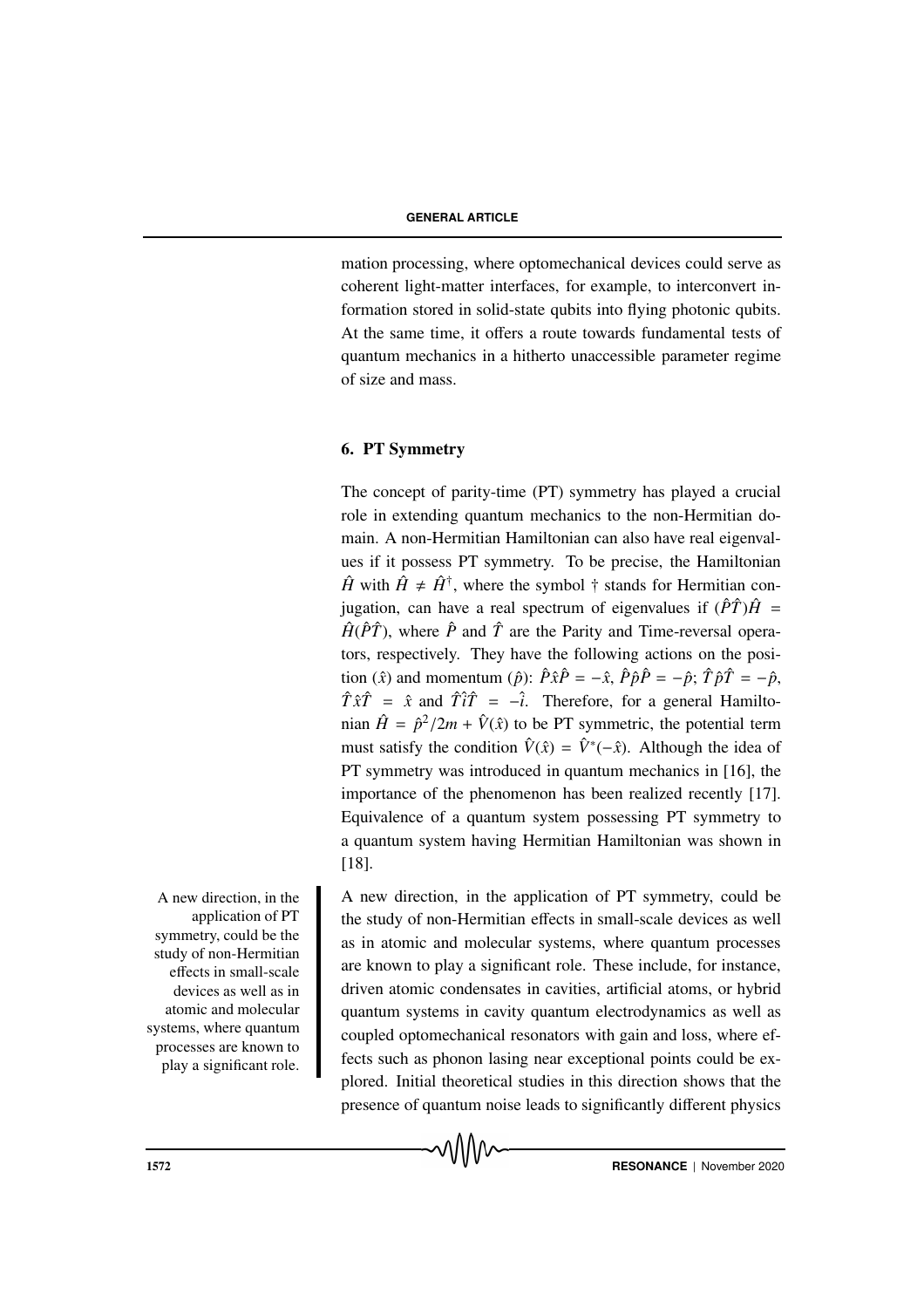as compared to that expected from semiclassical approaches. Novel phases with preserved or *weakly* broken PT symmetry appear. Such interactions could in principle also appear in other contexts of quantum optics, such as the prototypical case of an atom interacting with the mode of a light field in an open system.

[19] discusses a system that was realized whose dynamics is governed by a PT Hamiltonian. Many optomechanical properties have been investigated, such as the cavity optomechanical properties underlying the phonon lasing action, PT-symmetric chaos, cooling of a mechanical oscillator, cavity assisted metrology, optomechanically-induced-transparency (OMIT), and optomechanically induced absorption (OIA).

# 7. Quasiprobability Distributions and Tomography

# 7.1 *Quasiprobability Distributions*

A very useful concept in the analysis of the dynamics of classical systems is the notion of phase space, i.e., taking into account both the position and momentum. A straightforward extension of this to the realm of quantum mechanics is, however, foiled due to the uncertainty principle. Despite this, it is possible to construct quasiprobability distributions (QDs) for quantum mechanical systems, in analogy with their classical counterparts. These QDs are very useful in that they provide a quantum-classical correspondence, and facilitate the calculation of quantum mechanical averages in close analogy to classical phase space averages.

Nevertheless, the QDs are not probability distributions as they QDs are not probability can take negative values as well, a feature that could be used for the identification of quantumness in a system.

The first such QD was developed by Wigner, resulting in the epithet Wigner function (*W*) [20]. Another very well-known QD is the *P* function, whose development was a precursor to the evolution of the field of quantum optics. This was originally developed from the possibility of expressing any state of the radiation field in terms of a diagonal sum over the coherent states [3, 4]. The *P* distributions as they can take negative values as well, a feature that could be used for the identification of quantumness in a system.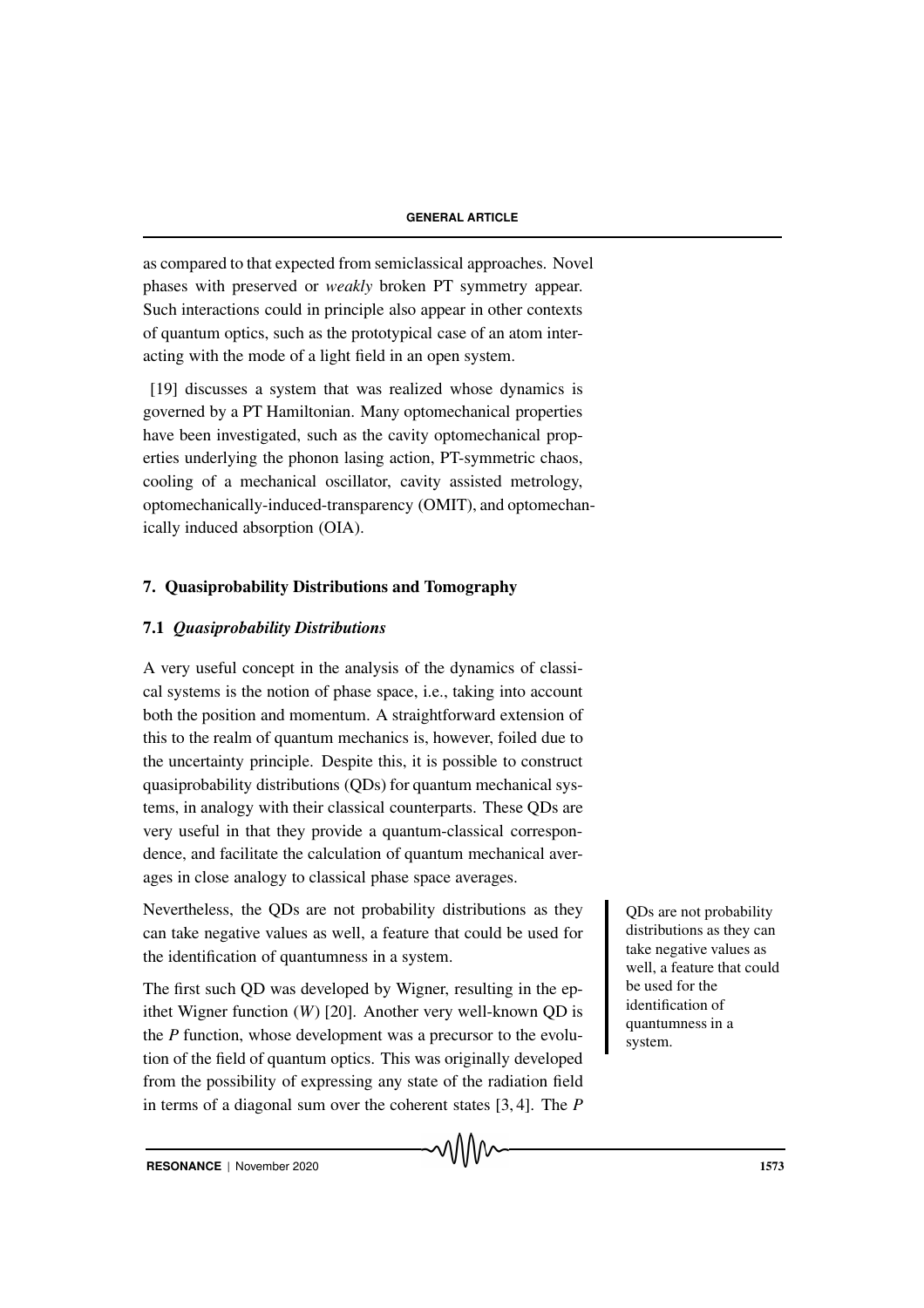function can become singular for quantum states, a feature that promoted the development of other QDs such as the *Q* function, as well as, further highlighted the use of the *W* function, which does not have this feature.

nonclassical state can be used to perform tasks that are classically impossible. This fact motivated many studies on nonclassical states, such as studies on squeezed, antibunched, and entangled states. The interest in nonclassical states has increased with the advent of quantum information processing where several applications of nonclassical states have been reported. The fields of quantum optics and information have matured to the point where intense experimental investigations are being undertaken. Both from the fundamental perspective as well as from the viewpoint of practical realizations, it is imperative to study the evolution of the system of interest taking into account the effect of its ambient environment. This is achieved systematically using the formalism of Open Quantum Systems [7].

# 7.2 *Tomography*

There is no general prescription for direct experimental measurement of the quasidistribution functions, such as Wigner function [21]. In general, to detect the nonclassicality in a system the Wigner function is obtained either by photon counting or from experimentally measured tomograms [21]. Reconstruction of a quantum state from experimentally measured values is of prime interest for both quantum computation and communication. The tomogram is one such candidate as it is experimentally measurable and is obtained as a probability distribution. Further, the quantum state tomography has its applications in quantum cryptography.

Specifically, in [22], it is strongly established that tomography and spectroscopy can be interpreted as dual forms of quantum computation. From the experimental perspective, a quantum state always interacts with its surroundings. Hence, it is important to consider the evolution of the tomogram after taking into account

A nonclassical state can be used to perform tasks that are classically impossible. This fact motivated many studies on nonclassical states, such as studies on squeezed, antibunched, and entangled states. The interest in nonclassical states has increased with the advent of quantum information processing.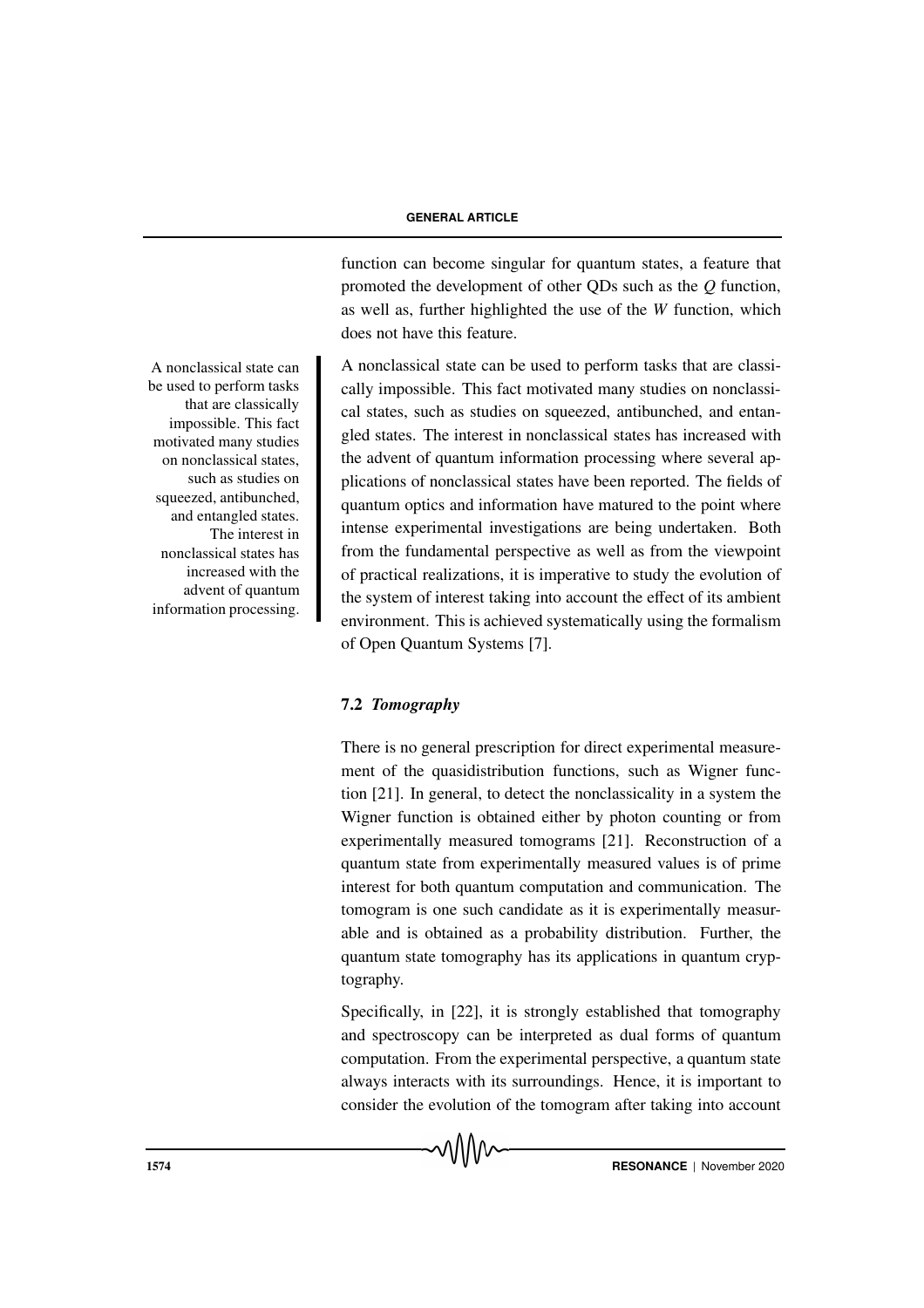the interaction of the quantum state with its environment.

# 8. Topological Photonics

Topological phases in condensed matter that usually arise out of Berry phase effect during adiabatic evolution of states have taken the centre-stage of research in the condensed matter community for quite some time now. Interesting findings such as topological insulators, where conducting edge/surface states appear in an otherwise bulk-insulating system or Weyl semimetals, where topologically robust Weyl charges, analogous to magnetic monopoles of the Berry curvature of Bloch bands, appear in pairs within its bulk, are currently being investigated with intense vigour.

Over the last decade, there has been a very exciting new develop-<br>Over the last decade, ment in quantum optics with roots in condensed matter physics, in particular, topological insulators and quantum Hall effects. This is the field of topological photonics [23, 24], where externally provided photons in photonic crystals can induce surprising topological effects. As topological insulators are rare among solidstate materials, suitably designed electromagnetic media (metamaterials) can demonstrate a photonic analog of a topological insulator. They provide topologically non-trivial photonic states, similar to those that have been identified for condensed-matter topological insulators. The interfaces of these metacrystals support helical edge states, robust against disorders.

Topology is the study of geometrical conserved quantities, and its use in the context of optics allows the creation of new states of light with interesting properties. Thus, for example, one could have robust unidirectional waveguides allowing light to propagate around defects without back-reflection. This also provides opportunities to realize and exploit topological effects in new ways. The practical implications of topological photonics include the possibility of applications to quantum information processing and topological quantum computing. Another application could be topological lasers, the study of laser oscillation in topological systems.

there has been a very exciting new development in quantum optics with roots in condensed matter physics, in particular, topological insulators and quantum Hall effects.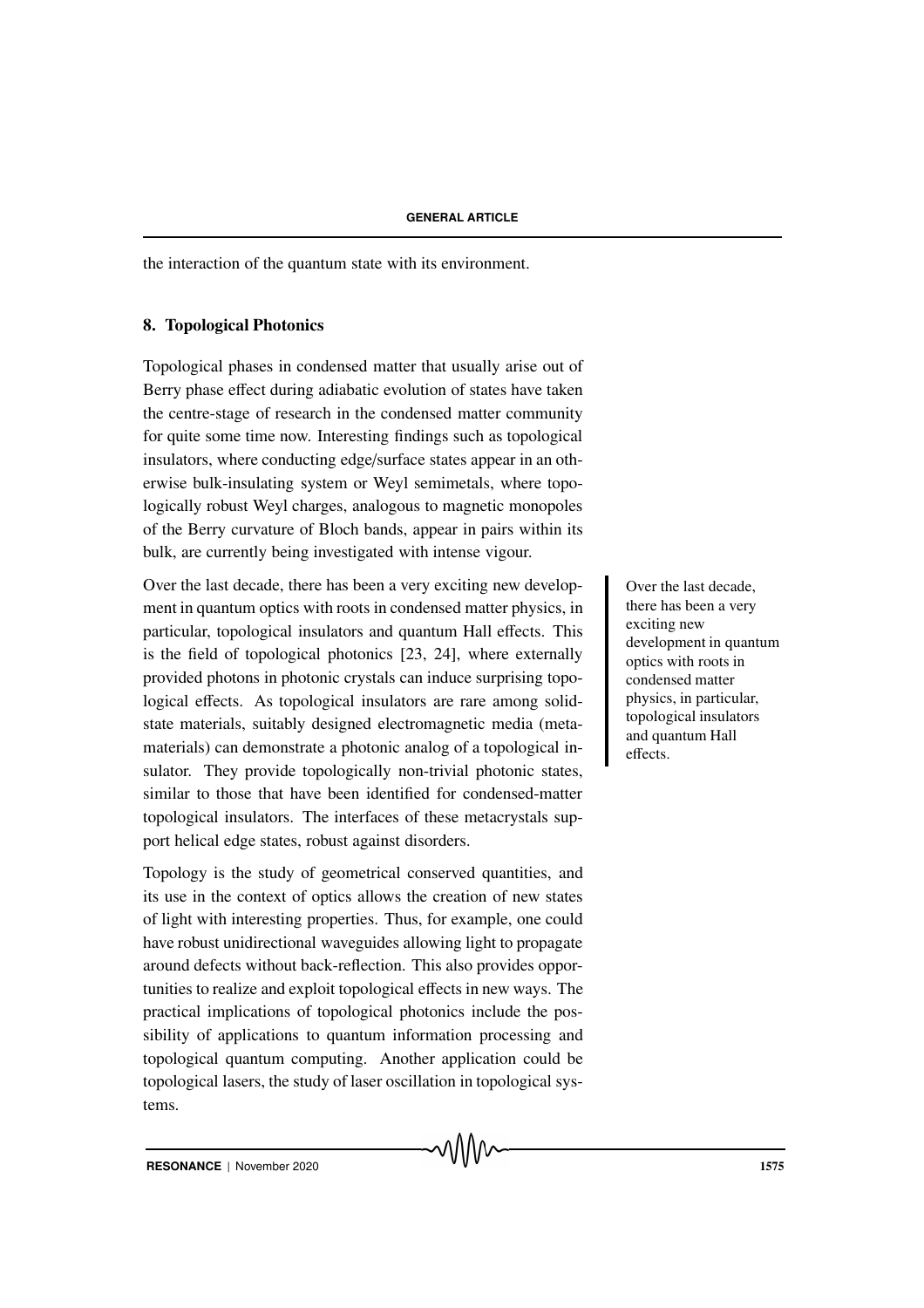To summarize, we have attempted to give a brief overview of the recent developments in the field of quantum optics. Efforts have been made to connect the modern developments with the roots of the subject. The subject has seen enormous progress in various directions and is believed to provide the testbed for exploring some of the fundamental problems of physics.

#### Suggested Reading

- [1] Ibn Al-Haytham, *Kitab al-Manazer* (Book of Optics), Seven Volumes (1011– 1021 A.D.). For a modern review of this work, see A M Smith, *Alhacen's Theory of Visual Perception: A Critical Edition*, with English translation and commentary, of the first three books of *Alhacen's De Aspectibus*, the medieval Latin version of Ibn al-Haytham's *Kitab al-Manazir*, Vol.1, Philadelphia: American Philosophical Society.
- [2] C Gerry, P Knight and P L Knight, *Introductory Quantum Optics*, Cambridge university press, 2005.
- [3] R J Glauber, Coherent and incoherent states of the radiation field, *Phys. Rev*., 131, p.2766, 1963.
- [4] E C G Sudarshan, Equivalence of semiclassical and quantum mechanical descriptions of statistical light beams *Phys. Rev. Lett*., Vol.10, 277, 1963.
- [5] E Schrödinger, Der stetige Übergang von der Mikro- zur Makromechanik *Naturwissenschaften*, Vol.14, 664, 1926.
- [6] C K Hong, Z Y Ou and L Mandel, Measurement of subpicosecond time intervals between two photons by interference, *Phys. Rev. Lett*., Vol.59, pp.2044– 2046, 1987.
- [7] S Banerjee, *Open Quantum Systems: Dynamics of Nonclassical Evolution*, Springer Singapore, 2018.
- [8] Q A Turchette, C J Myatt, B E King, C A Sackett, et al., Decoherence and decay of motional quantum states of a trapped atom coupled to engineered reservoirs, *Phys. Rev. A*, Vol.62, p.053807, 2000; C J Myatt, B E King, Q A Turchette, C A Sackett, Decoherence of quantum superpositions through coupling to engineered reservoirs, *Nature*, Vol.403, p.269, 2000.
- [9] M Brune, E Hagley, J Dreyer, X Maitre, et al., Observing the progressive decoherence of the "meter" in a quantum measurement, *Phys. Rev. Lett*., Vol.77, 4887, 1996.
- [10] M A Nielsen and I L Chuang, *Quantum Computation and Quantum Information*, 10th Edition, Cambridge University Press, 2010.
- [11] T Stav, et al., Quantum metamaterials: Entanglement of spin and orbital angular momentum of a single photon, arXiv:1802.06374, 2018.
- [12] P G Kwait, et al, Ultrabright source of polarization-entangled photons, *Phys. Rev. A*, Vol.60, 773, 1999.
- [13] P Macha, et al., Implementation of a quantum metamaterial using superconducting qubits, *Nat. Commun*., Vol.5, p.5146, 2014.